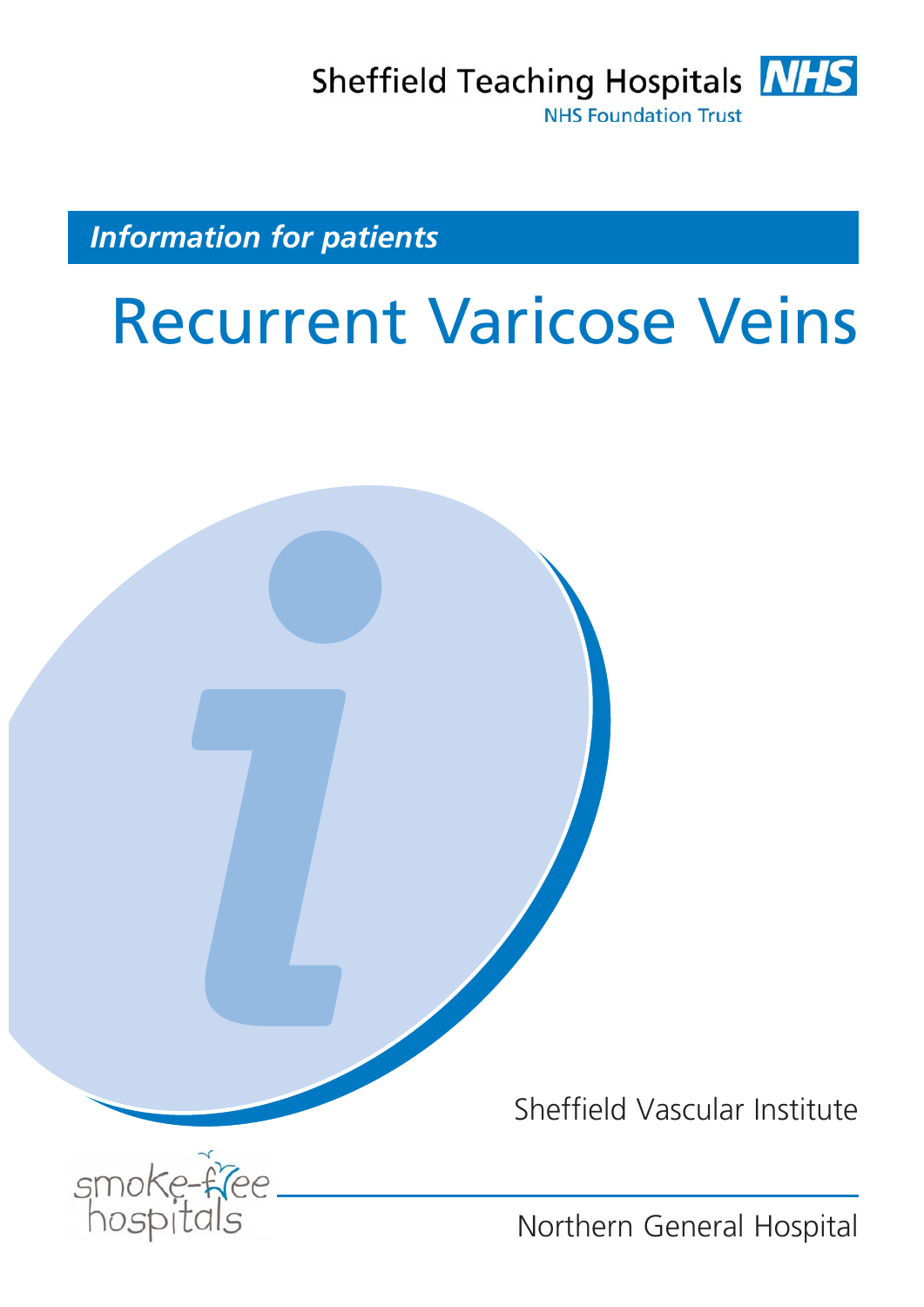You have been diagnosed as having Varicose Veins that have recurred (come back). This leaflet explains more about recurrent Varicose Veins and answers some of the most frequently asked questions.

If, after reading it, you have any more questions or concerns, you should write them down and discuss them at your next appointment.

#### **Where will my hospital appointments take place?**

Your appointments will be at the Sheffield Vascular Institute at the Northern General Hospital.

Consultants from the Sheffield Vascular Institute also visit Rotherham and Barnsley District hospitals, and some patients are seen at these hospitals.

The Sheffield Vascular Institute is one of the largest vascular centres in Europe. We specialise in the treatment of all circulatory conditions affecting the arteries, veins and lymphatics. If you wish to find out more about the Sheffield Vascular Institute then look under the Guide to Services of the Sheffield Teaching Hospitals NHS Foundation Trust website ( http://www.sth.nhs.uk )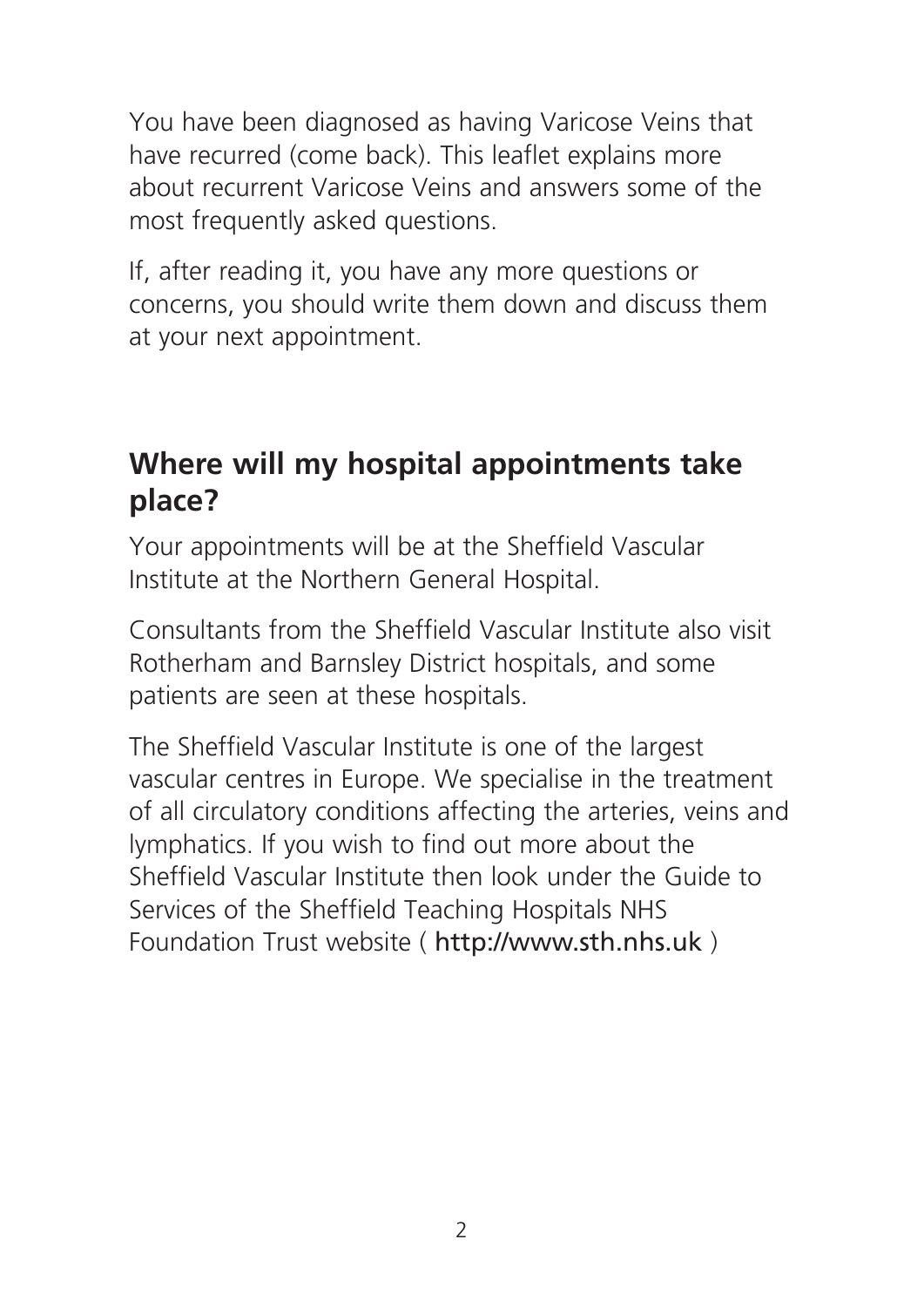#### **Why do varicose veins recur?**

Varicose veins can recur for a variety of reasons. The most common reason is that people who suffer from varicose veins often have a family history of varicose veins. This family history increases the risk of further varicose veins developing after surgery. Other reasons include:

- Neo-vascularisation. This is the term used to describe the growth of tiny vein branches between the deep veins and remnants of the previous varicose veins. This may occur after previous varicose vein surgery in the groin. The cause is unknown.
- Some patients have more than one site from which the varicose veins are arising. These connections may become apparent after the initial surgery has been performed.
- Another reason is incomplete removal of the veins at the initial operation.

#### **How common are recurrent varicose veins?**

Estimates vary and the chance of recurrent varicose veins increases with time. Recurrent varicose veins are common and occur in as many as 1 in 5 (20%) patients after previous surgery. Other treatments, such as injection sclerotherapy, have a higher rate of recurrence.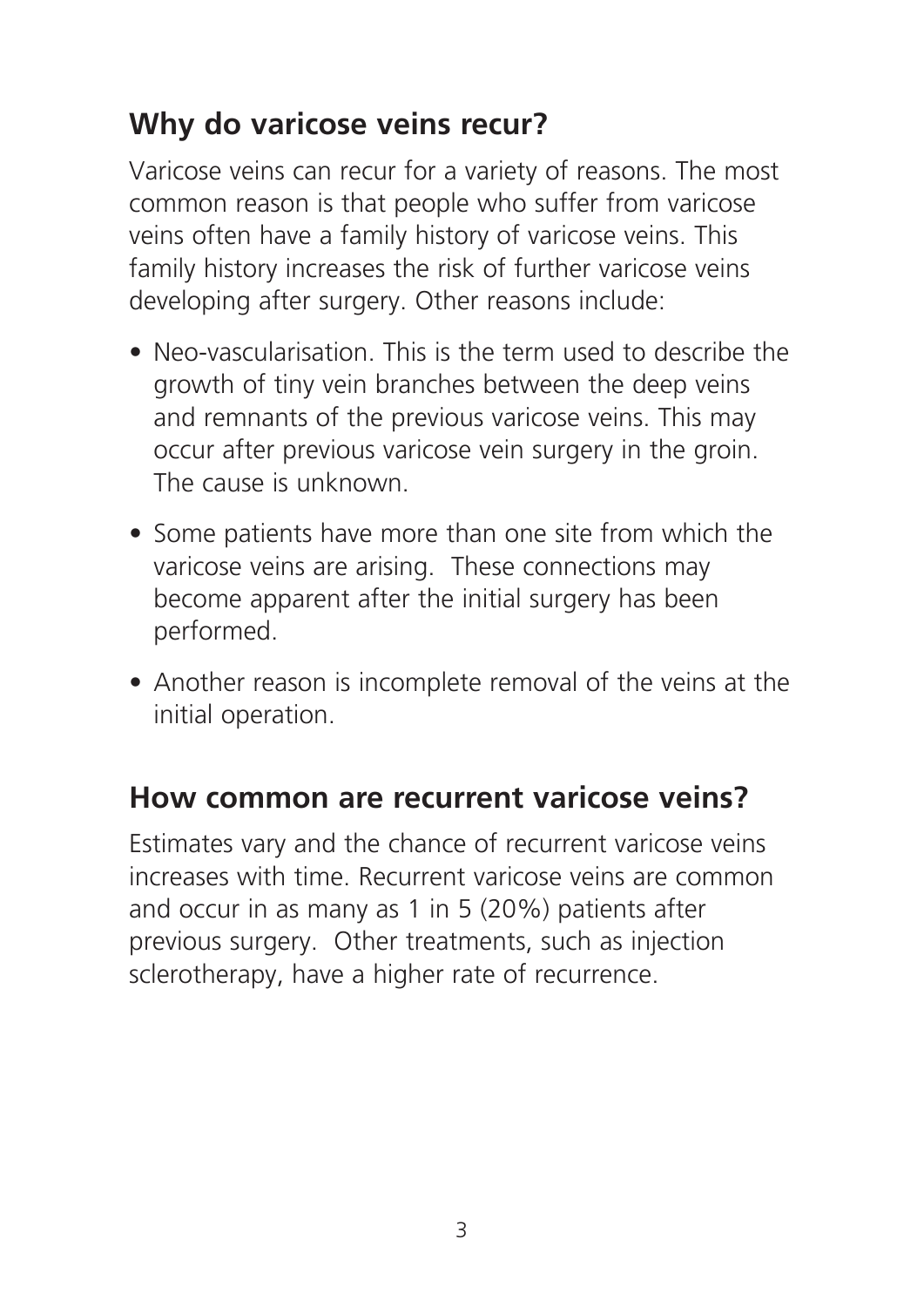## **What treatment is available?**

Repeat surgery is likely to be recommended for patients with significant symptoms from their recurrent varicose veins.

At the Sheffield Vascular Institute, we routinely perform a duplex ultrasound scan prior to re-operation. This scan identifies the problem with the veins and gives us detailed information that helps us to plan your surgery. This plan will be discussed with you in more detail when you return to the outpatient clinic.

Your specialist may sometimes suggest a non-surgical treatment, such as compression stockings. This is usually because the problem which has caused your varicose veins to recur is unsuitable for surgery. The problem may be that the deep veins in your leg are leaking and this problem cannot be remedied by surgery.

Any surgical option will also depend upon your weight and your fitness for an anaesthetic.

#### **What does further surgery entail?**

The aim of treatment is to relieve the symptoms from your varicose veins. The extent of surgery varies from patient to patient. Many patients will require further small cuts to perform avulsions (vein removal) at the site of the varicose veins. These will lead to small scars (less than 1cm) which should heal satisfactorily.

For many patients, repeat surgery is very similar to their original operation. In the majority of patients requiring repeat surgery, a slightly larger groin incision is required to allow a clear view of the vein junction. This is necessary because there is often scarring from the previous surgery.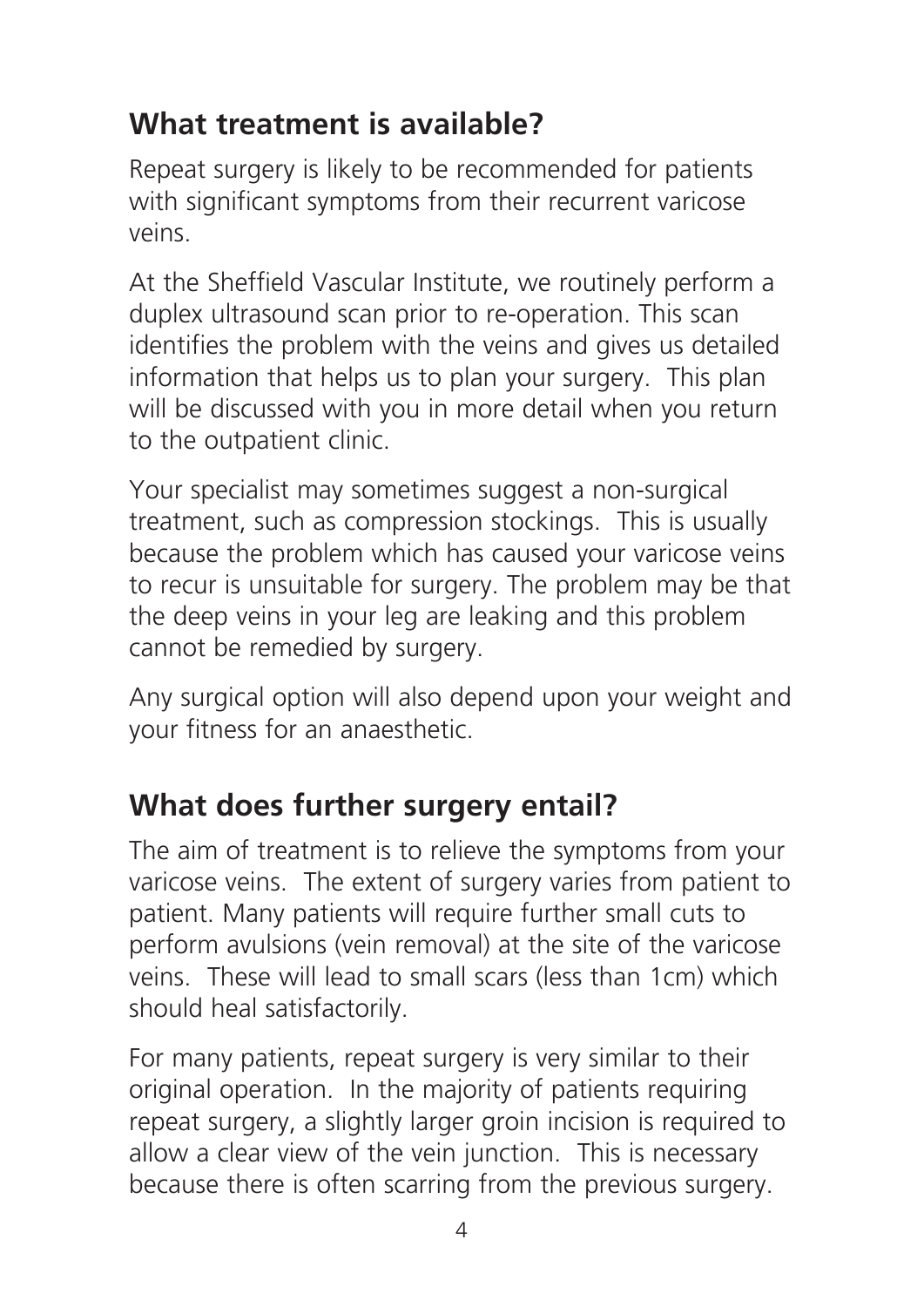Some patients will need a cut behind the knee to tie off the vein at this level. Some patients require removal (stripping) of the main vein (long saphenous vein), which runs from the groin to the ankle. This is often a source of the recurrent varicose veins and may not have been removed at your first operation.

Sometimes this vein can be treated by EndoVenous Laser Therapy (EVLT). Your specialist can discuss this option with you and give you further information, if appropriate.

# **Does it hurt?**

After any surgical operation, there is a degree of pain as the wounds heal. This discomfort should rapidly settle. Most patients are comfortable and able to return to their normal activities within two to three weeks. If your pain or immobility is not improving, we recommend that you contact your GP for advice.

It is normal to see bruising and occasionally some light bleeding from these wounds.

## **What are the risks of further surgery?**

- Wound infection
- Increased pain
- Lymphatic vessel damage
- Vein/artery damage
- Nerve damage
- Deep vein thrombosis (DVT)
- Symptoms not improve/return of varicose veins

There is an increased risk of wound infection, especially at the groin, because of the previous scar tissue. It is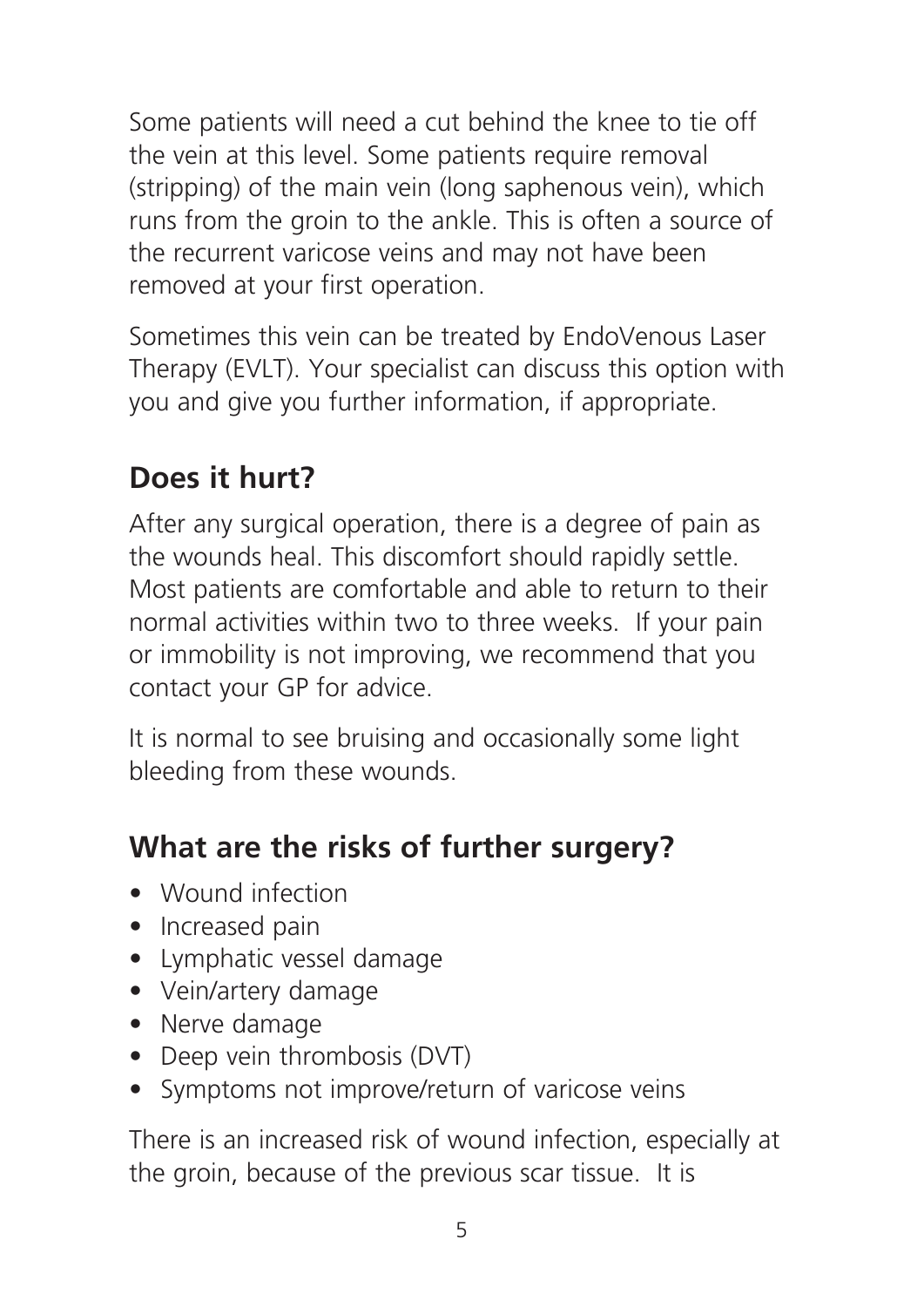important that you keep the wound clean and dry, until it is starting to heal. If you notice increased redness, pain or swelling of the wound, this might indicate infection for which antibiotics may be required. If this occurs, we recommend that you contact your GP.

A larger groin incision may give rise to increased pain, compared with previous surgery. There is also an increased risk of damage to the lymphatics. These are tiny vessels that drain the tissue fluid out of the leg. Damage to these can cause leakage of lymph fluid from the groin, accumulation of fluid under the scar (seroma) and leg swelling due to obstruction to lymph drainage. However, these risks remain low (less than 1 in 20 - 5%).

A larger incision through scar tissue increases the risk of injury to the deeper veins and arteries, although this risk is very small (less than 1 in 100 - 1%). Injury to nearby nerves can result in numbness, tingling or pain affecting the thigh (groin incision) or ankle and foot (knee incision). This risk of nerve injury is 1 in 20 - 5%. Symptoms usually improve as the nerves recover but sometimes they are permanent. Very occasionally (less than 1 in 100 - 1%) the muscles of the leg can become weak after this operation, due to injury to the main nerve behind the knee.

There is a small risk (less than 1 in 100 - 1%) of deep vein thrombosis (DVT). This is a condition in which the blood clots in the deep veins of the legs. It can occur with many forms of surgery, including varicose vein surgery. The risk of this condition is minimised by keeping mobile. Some patients are at an increased risk of deep vein thrombosis. In such cases we normally prescribe a blood-thinning agent (heparin), to reduce this risk at the time of surgery. This is given as an injection immediately before your operation.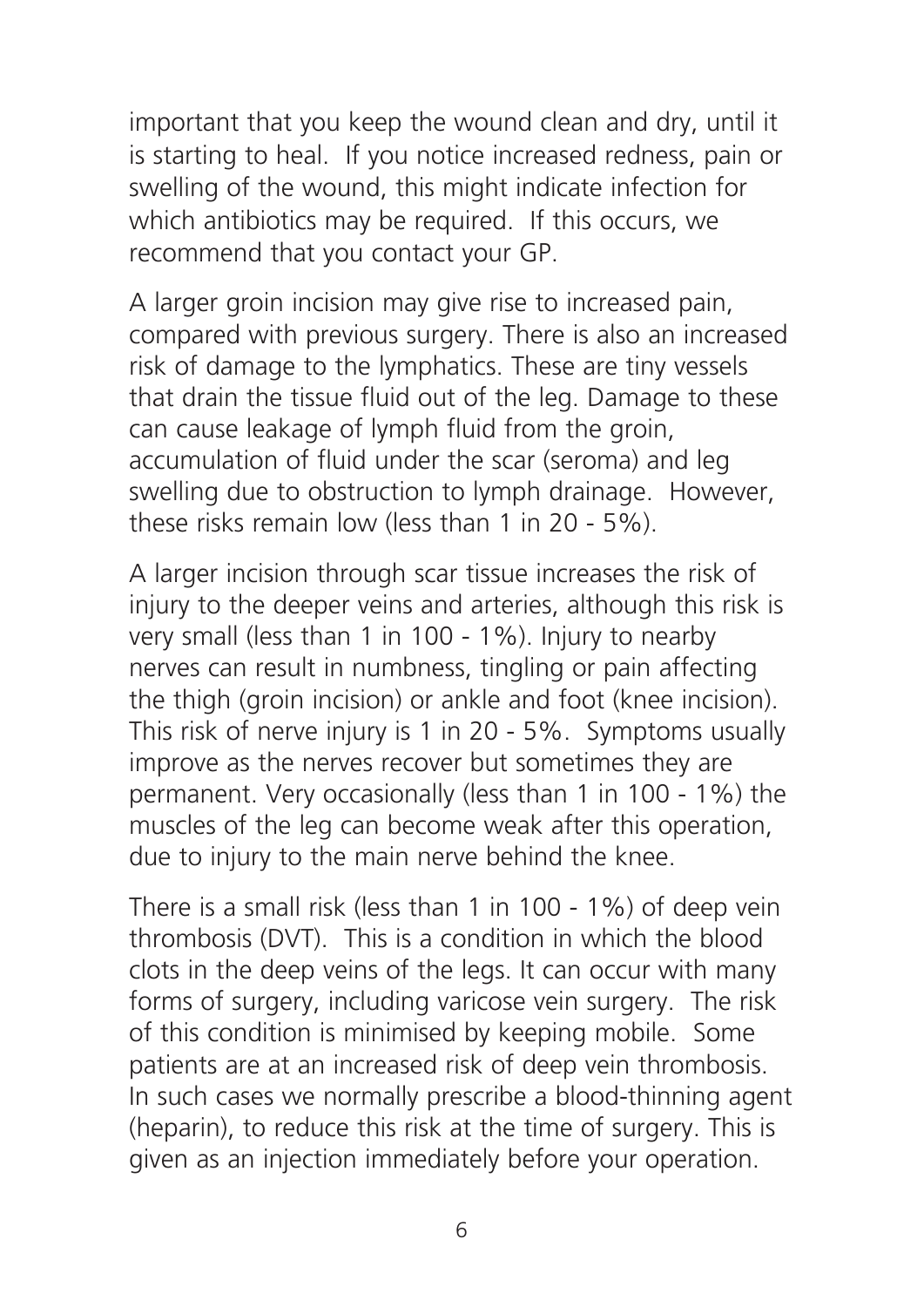Some of your symptoms might persist, despite the operation. Aching and ankle swelling are not always fully relieved by further surgery and you may need to wear a compression stocking, especially if the deep veins are also leaking. There is a chance of further varicose veins developing over time.

#### **How can I help myself?**

- Try to lose weight if you are overweight. Increase weight puts more strain on the veins.
- Exercise regularly, this helps the calf muscles to pump blood up the veins
- Avoid standing for long periods of time
- Stop smoking; smoking causes damage to the arteries in your legs and it is better for your overall health if you stop smoking
- Wear compression stockings, lightweight stockings can help to reduce your symptoms

#### **Useful contact numbers**

Vascular secretary 2269412 Vascular Nurse Specialist 2269311/2714688

For more information Contact: The Circulation Foundation: www.circulationfoundation.org.uk